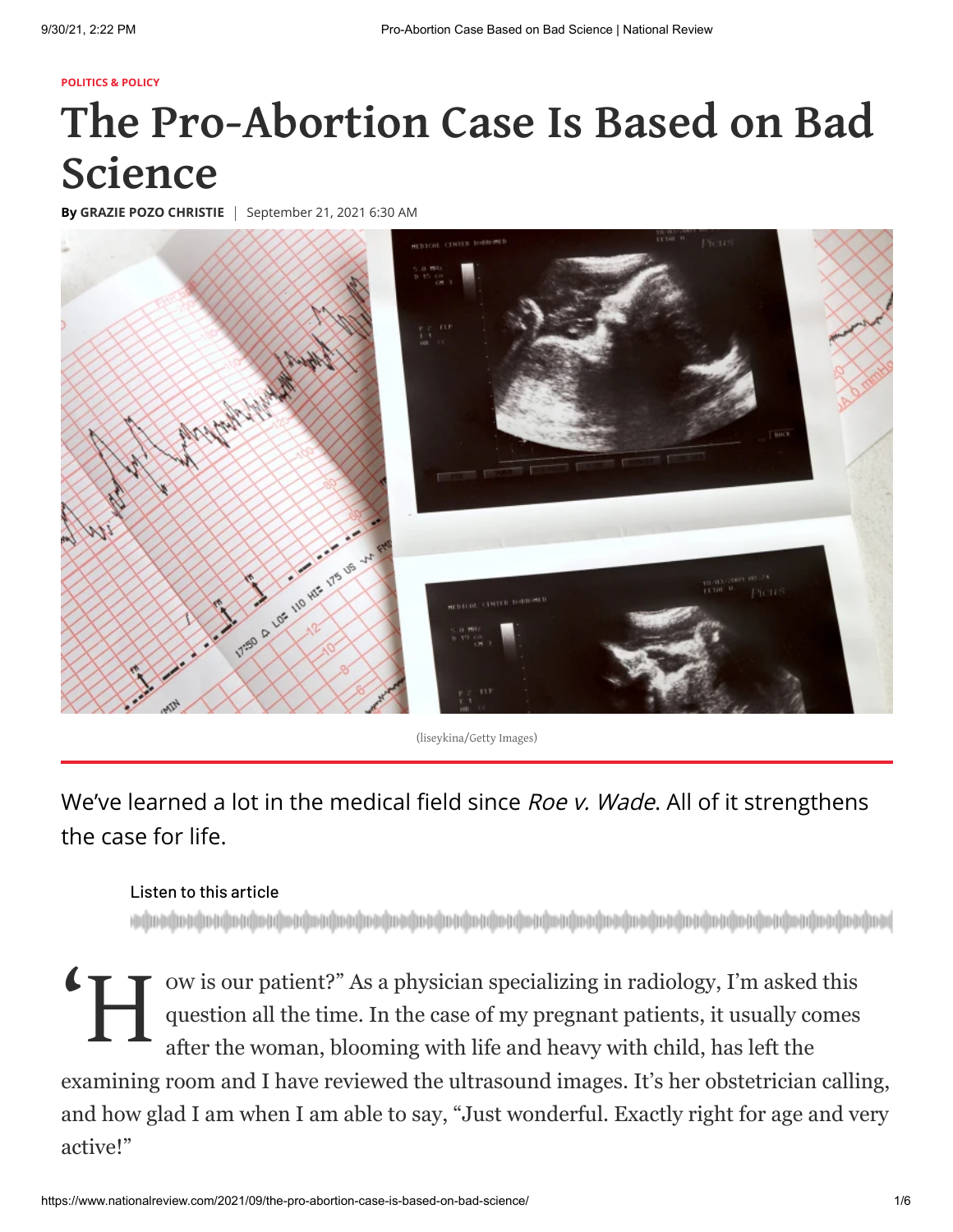This very welcome news does not refer to the mother, but to our *other* patient: her little son or daughter.

This is the day-to-day reality of how physicians relate to our youngest patients — those yet to be born. For us, a pregnant patient presents two human persons claiming our protective care and concern: mother *and* child. As the Supreme Court prepares to hear a direct challenge to *Roe v Wade*, the 1973 case that used "science" to deny protection for the fetus before viability, physicians like me are hoping that the Court will take this reality into account. That is why I have [joined](https://www.supremecourt.gov/DocketPDF/19/19-1392/185351/20210729163513970_19-1392%20Amicus%20Brief%20in%20Support%20of%20Petitioners.pdf) two other woman doctors  $-$  a neonatologist and an ob-gyn — in asking the Supreme Court to strike down *Roe* and *Planned Parenthood v. Casey*, allowing Mississippi to ban elective abortions after the 15th week of pregnancy.

We want the justices to know that there have been vast changes in our fields in the decades since *Roe*. We physicians know so much more *about* and can do so much more *for* the unborn babies in our care than we could in 1973. The patient-doctor relationship with our fetal patients has grown and grown, reflecting scientific advances in the areas of [fetal therapeutics](https://jme.bmj.com/content/medethics/46/1/3.full.pdf), [fetal imaging](https://pubs.rsna.org/doi/10.1148/radiol.14140238), and our understanding of fetal pain. Our growing knowledge of fetal pain, especially, demands the end of *Roe*, which enshrines the nationwide legality of the breathtaking brutality of second- and third-trimester elective abortion. In short, if *Roe* is based on science, then let it stand or fall today on *modern* science.

At the time of *Roe*, the scientific consensus held that for a fetus to feel pain, her brain cortex had to be developed and connected to peripheral nerves through the spine, and that these pathways were established around 24 weeks' gestation. Therefore, secondtrimester abortion (dilatation and extraction), in which the fetus is dismembered alive with forceps, could not cause the baby suffering. Ethical and moral considerations that would be naturally awakened at the thought of causing even any animal pain when being "put down" could be set aside in the case of the elective termination of a young human. That was then. Now, however, the science presents a drastically different picture, demanding a new judicial response from a compassionate country.

#### **MORE [IN ABORTION](https://www.nationalreview.com/tag/abortion/?utm_source=recirc-desktop&utm_medium=article&utm_campaign=river&utm_content=more-in-tag&utm_term=header)**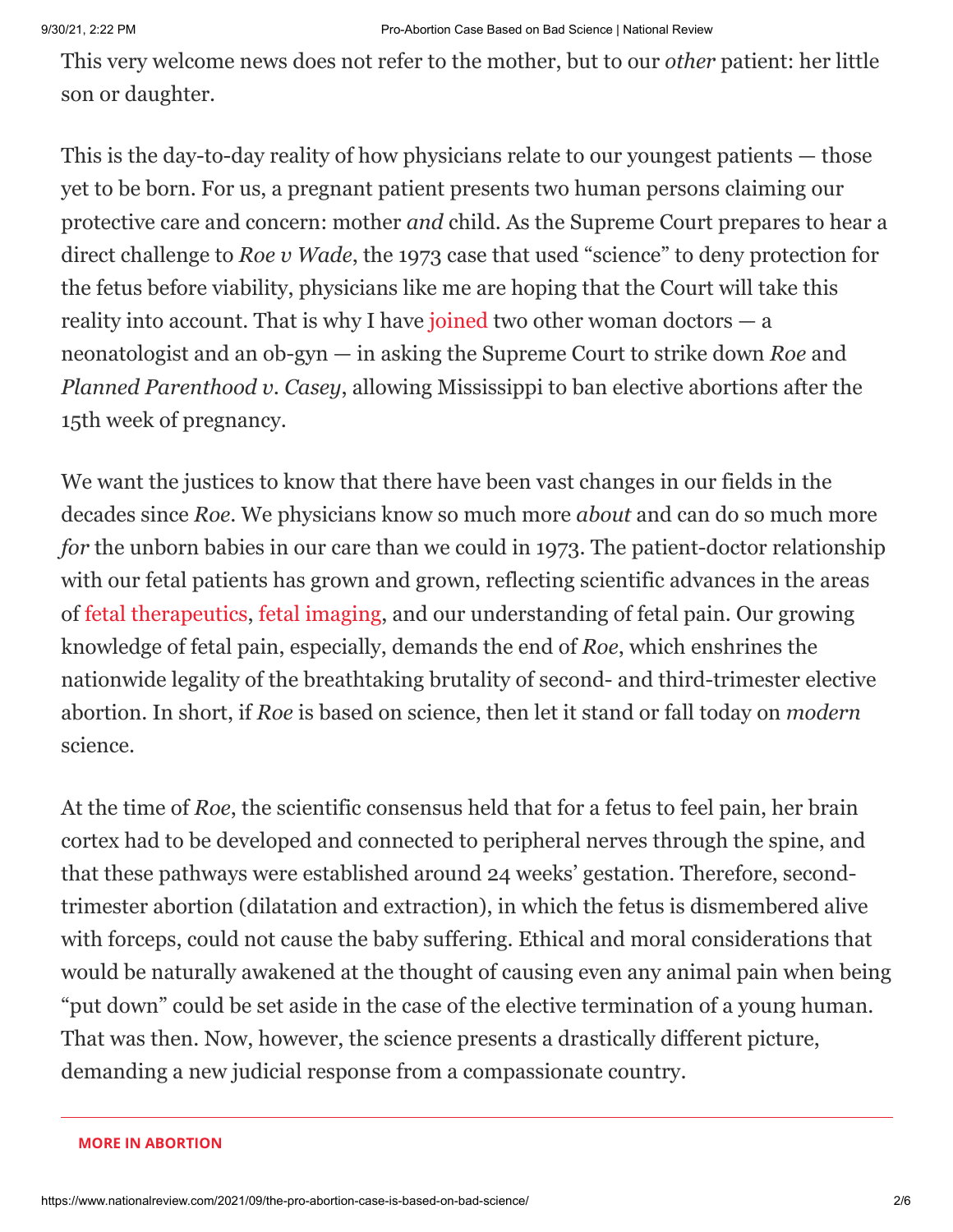- **Manchin: [Reconciliation](https://www.nationalreview.com/corner/manchin-reconciliation-dead-on-arrival-if-it-doesnt-include-hyde-amendment/?utm_source=recirc-desktop&utm_medium=article&utm_campaign=river&utm_content=more-in-tag&utm_term=first) 'Dead on Arrival' If It Doesn't Include Hyde Amendment**
- **New Poll: One Piece of Bad News for Biden after [Another](https://www.nationalreview.com/2021/09/new-poll-one-piece-of-bad-news-for-biden-after-another/?utm_source=recirc-desktop&utm_medium=article&utm_campaign=river&utm_content=more-in-tag&utm_term=second)**
- **House [Democrats](https://www.nationalreview.com/2021/09/house-democrats-unite-to-advance-barbaric-abortion-bill/?utm_source=recirc-desktop&utm_medium=article&utm_campaign=river&utm_content=more-in-tag&utm_term=third) Unite to Pass Barbaric Abortion Bill**

In the *Journal of Medical Ethics* last year, Doctors Stuart Derbyshire and John Bockmann wrote, "Current neuroscientific evidence supports the possibility of fetal pain before the 'consensus' cutoff of 24 weeks." In fact, Derbyshire and Bockmann conclude that they may experience pain *as early* as twelve weeks.

That's the science from the journals. Clinicians, however, have not waited for the research scientists to reach a consensus on neural pathways and cortical activity in regard to fetal pain. Neonatologists treating premature babies born at 23, 22, or even 21 weeks (something unthought of in 1973 when viability was much later) watch their little patients react with distress to painful stimuli, and they protect them with analgesia and anesthesia just as they do their full-term patients.

Other clinicians who know that babies before the 24th week of gestation feel pain are fetal surgeons. The first successful fetal surgery occurred in 1982, and the field has since exploded. Removing a living unborn child from the womb, operating on him or her, and returning the baby to finish growing inside the mother was also unthought of in 1973. Today during a fetal surgery, a specialist in fetal anesthesia is invariably present to administer a general anesthetic to the baby, as well as a paralytic agent and an opioid. The aim? Preventing unnecessary and gruesome suffering for the fetal patient.

A lot has changed since *Roe* put America in the same class with [North Korea and China](https://www.washingtonpost.com/news/fact-checker/wp/2017/10/09/is-the-united-states-one-of-seven-countries-that-allow-elective-abortions-after-20-weeks-of-pregnancy/) by legalizing second- and third-trimester elective abortion. The undeniable and evermore plainly visible humanity of the unborn child has since increased our sensitivity to these vulnerable persons' moral claims on our compassion and respect. Advances in fetal science have made plain just how barbaric and unethical their terminations are. For us as doctors, who establish warm and urgent ties with our fetal patients, who advocate for them, care for them, pray for them, it is crystal clear that *Roe* must pass away and a more humane America be born.

 $\ddot{\mathbf{Q}}$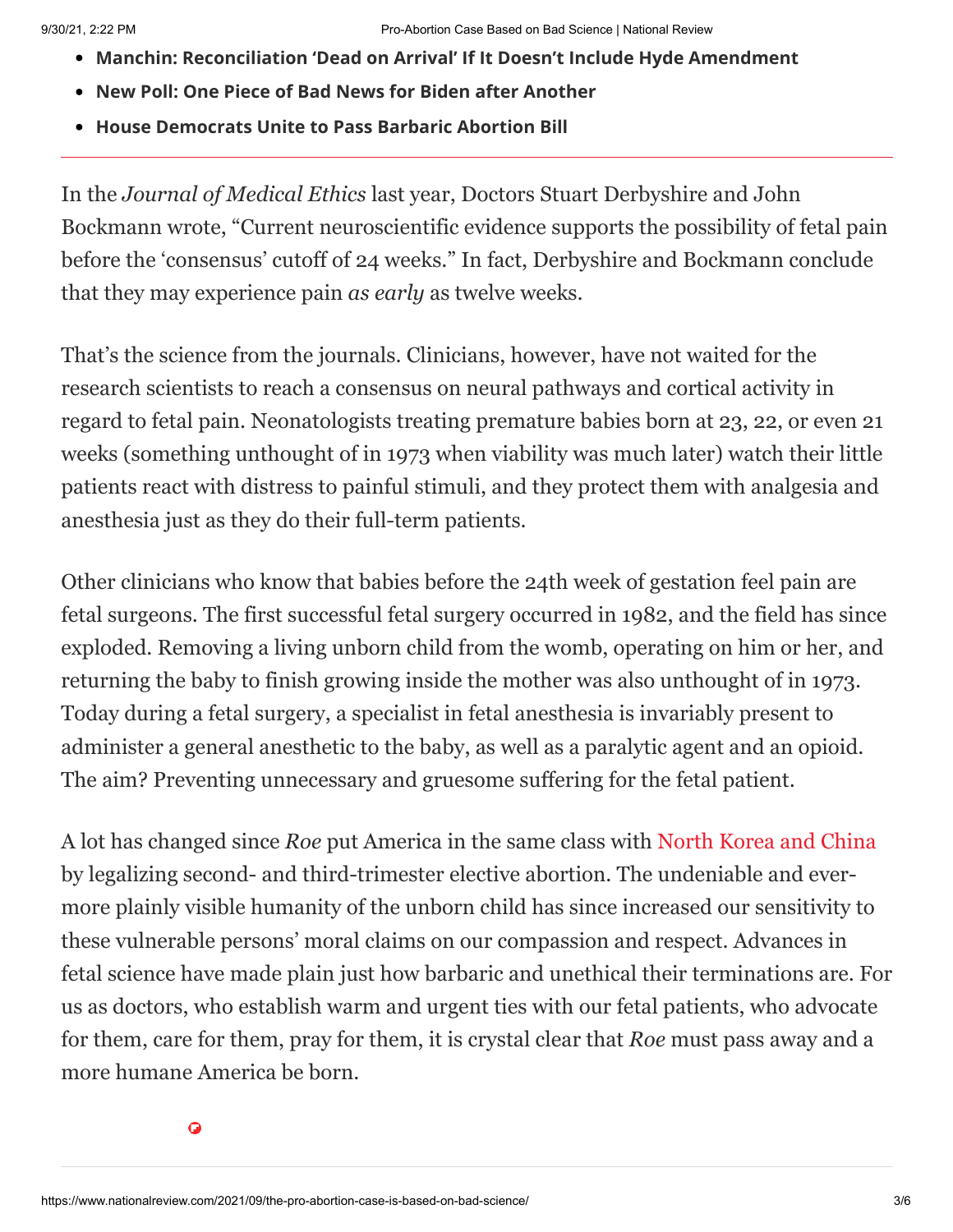**[GRAZIE POZO CHRISTIE](https://www.nationalreview.com/author/grazie-pozo-christie/)** is a policy adviser for The Catholic Association.



## **RECOMMENDED**

**After Altercation at Restaurant, Black Lives Matter Claims NYC Vaccine Mandate Is Being [Weaponized](https://www.nationalreview.com/news/after-altercation-at-restaurant-black-lives-matter-claims-nyc-vaccine-mandate-is-being-weaponized/?utm_source=recirc-desktop&utm_medium=article&utm_campaign=river&utm_content=native-evergreen&utm_term=first)**

**[CAROLINE DOWNEY](https://www.nationalreview.com/author/caroline-downey/)**

**[CAROLINE DOWNEY](https://www.nationalreview.com/author/caroline-downey/) Border Patrol Outraged by Biden's [Scapegoating:](https://www.nationalreview.com/news/border-patrol-outraged-by-bidens-scapegoating-he-just-started-a-war/?utm_source=recirc-desktop&utm_medium=article&utm_campaign=river&utm_content=native-evergreen&utm_term=second) 'He Just Started a War'**